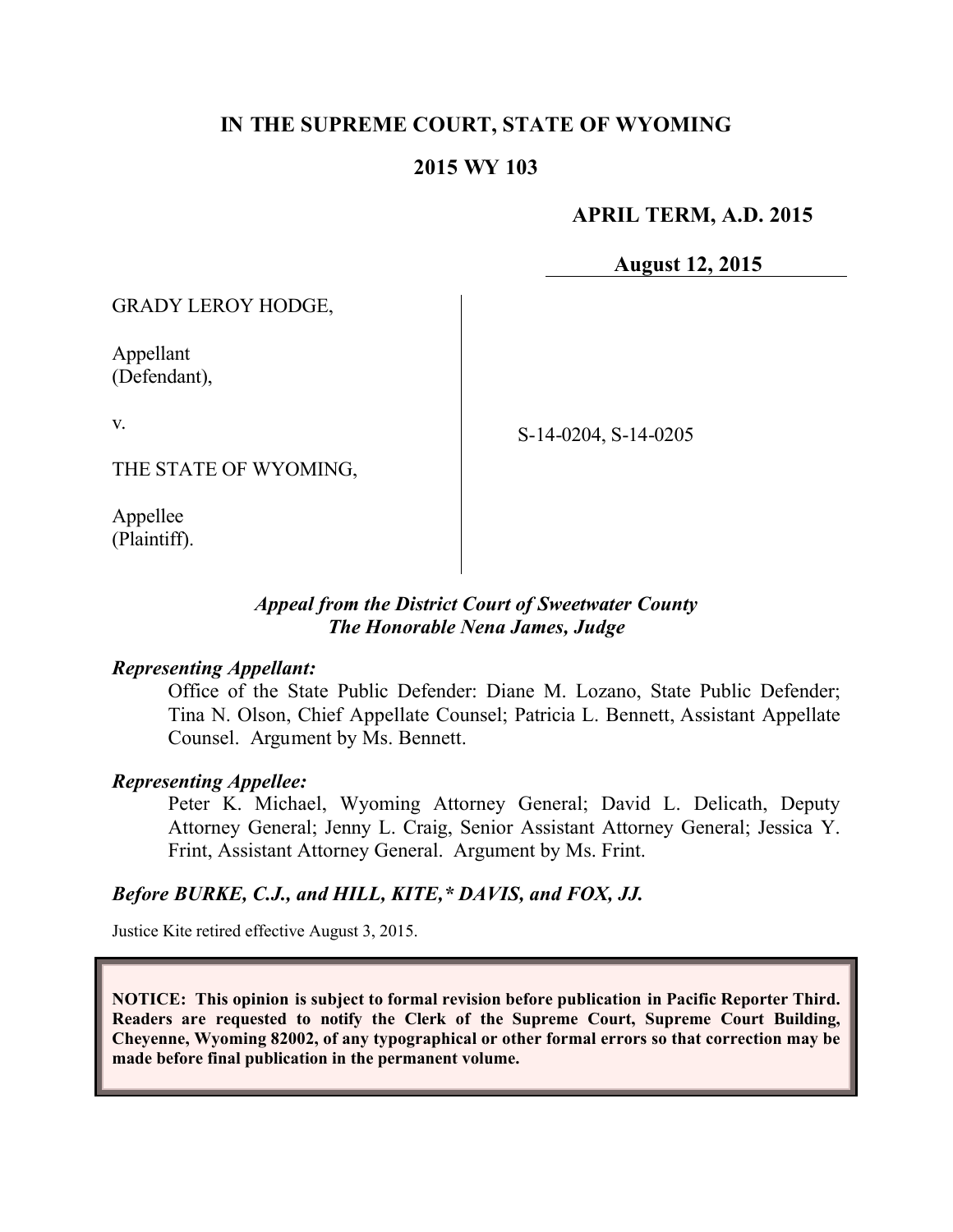### **FOX, Justice.**

[¶1] Grady Leroy Hodge was convicted of two counts of first-degree sexual abuse of a minor for sexually assaulting his teenage daughter. Prior to trial, the district court ruled certain uncharged misconduct evidence admissible, including testimony presented by an older daughter. On appeal, Mr. Hodge argues that the district court abused its discretion by allowing the evidence. After trial, Mr. Hodge's wife discovered some pictures that may have assisted in Mr. Hodge's defense. Mr. Hodge's attorney moved for a new trial pursuant to W.R.Cr.P. 33(c), which the district court denied. Mr. Hodge now alleges that his trial attorney was ineffective for not uncovering the evidence in time to be used at trial. Finally, Mr. Hodge alleges that his due process rights were violated when his appeal was delayed due to the court reporter's untimely filing of the transcripts from the district court proceedings. We affirm.

### *ISSUES*

[¶2] 1. Did the district court abuse its discretion in admitting uncharged misconduct evidence at trial?

2. Did Mr. Hodge's trial counsel provide ineffective assistance?

3. Were Mr. Hodge's due process rights violated as a result of the court reporter's untimely filing of the transcripts from the proceedings below?

### *FACTS*

[¶3] Mr. Hodge was convicted of two counts of sexual abuse of a minor in the first degree for sexually assaulting his teenage daughter, R.H., on two separate occasions.<sup>1</sup> Aside from the dates, the language included in the Information is identical for each count:

> On or between the 1st day of May, 2012, and the 31st day of August,  $2012$ ,<sup>[2]</sup> [Mr. Hodge] did, at a time when he was eighteen (18) years of age or older, inflict sexual intrusion on a victim; namely: R.H., who was less than eighteen (18) years of age, and while being the victim's legal guardian or an individual specified in W.S. 6-4-402, contrary to W.S. §6-2- 314(a)(ii)--SEXUAL ABUSE OF A MINOR IN THE FIRST DEGREE[.]

 $1$  Mr. Hodge was originally charged with two counts of sexual abuse of a minor in the first degree and one count of sexual abuse of a minor in the third degree. At trial, however, the prosecution moved forward on only the two charges of sexual abuse of a minor in the first degree.

 $2 \text{ The other count of sexual abuse of a minor in the first degree charges that the sexual abuse took place.}$ between April 2012 and August 2012.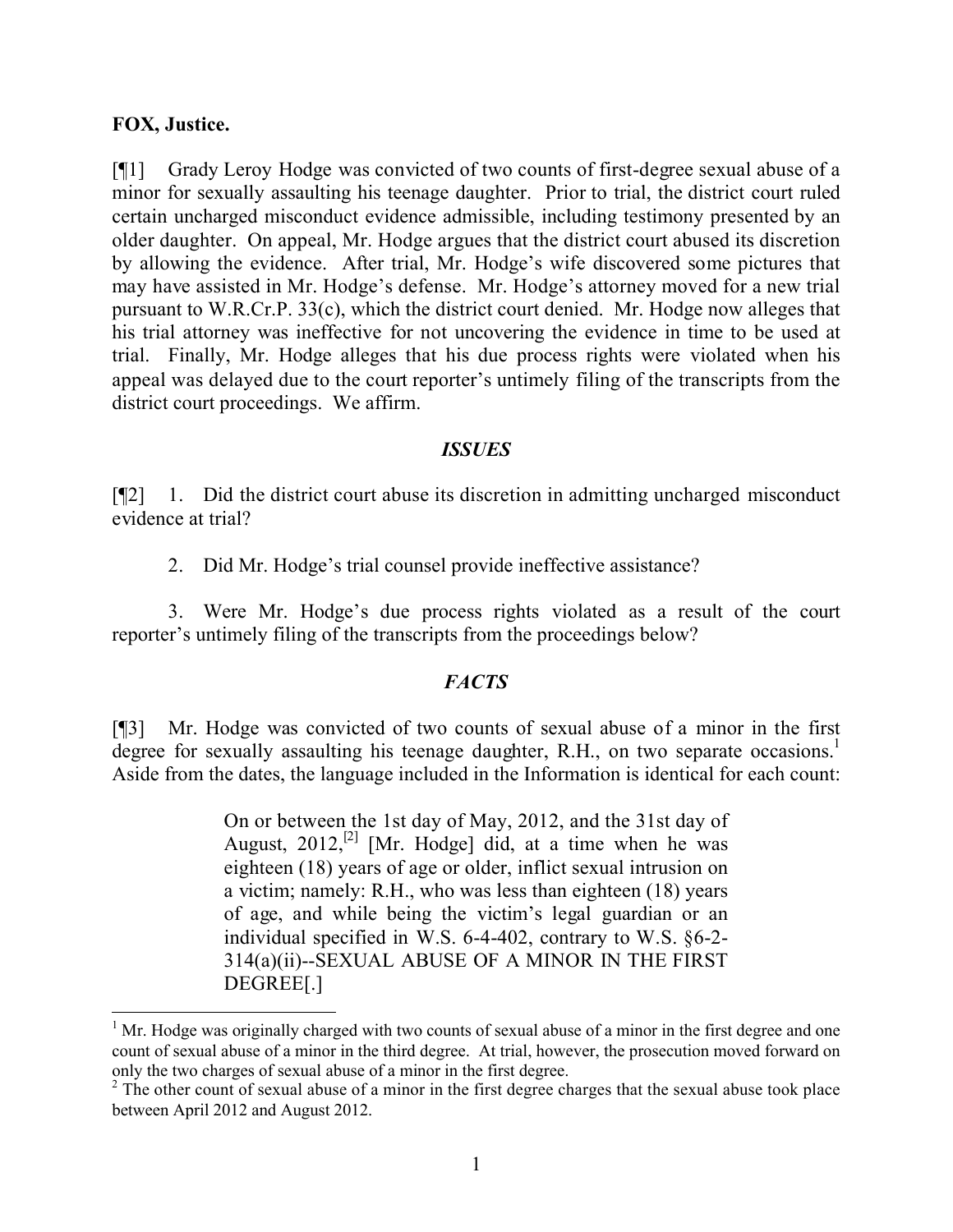[¶4] During discovery, Mr. Hodge filed a demand for notice of the State's intent to introduce evidence under W.R.E. 404(b). The State complied and filed its notice outlining the evidence that it intended to introduce, including prior incidents of sexual abuse R.H. suffered at the hands of Mr. Hodge while the family was living in Texas and after they moved to Wyoming; and prior acts of sexual abuse committed by Mr. Hodge against his older daughter, C.T., which also occurred while the family was living in Texas. The district court held a hearing and issued a lengthy decision letter allowing the State to introduce much, but not all, of the evidence outlined in its notice.

[¶5] As part of his trial strategy, Mr. Hodge attempted to demonstrate that one of the incidents of sexual assault charged could not have occurred within the time period asserted. This strategy revolved around a table made by Mr. Hodge and R.H. R.H. testified that one of the charged incidents occurred while Mr. Hodge and R.H. were working on a table they were making for R.H.'s mother (Ms. Hodge) in the family's shed. At trial, Mr. Hodge's attorney elicited testimony from various witnesses that the table had been finished before the dates of the charged conduct. During her testimony, Ms. Hodge produced a picture of the alleged table when it was finished, which was dated prior to the charged conduct. After the jury convicted Mr. Hodge, Ms. Hodge claims to have uncovered multiple additional pictures on the family computer demonstrating that the table had, in fact, been finished and placed in the family's home prior to the charged conduct. Mr. Hodge moved for a new trial pursuant to W.R.Cr.P. 33(c) on the basis of the newly discovered evidence. The district court denied the motion, finding that Mr. Hodge failed to establish each of the factors required to justify a new trial.

[¶6] Mr. Hodge filed his first notice of appeal on October 11, 2013. In a letter bearing the same date, Mr. Hodge's counsel requested that the court reporter prepare and file the transcripts for "all proceedings that you may have reported in this matter." At the time Mr. Hodge filed his notice of appeal, his motion for a new trial was still pending in the district court. Upon denial of his motion for a new trial, Mr. Hodge filed another notice of appeal on December 13, 2013, and a certification concerning the transcript on December 18, 2013. The court reporter filed three requests for an extension of time to file the transcripts―the first two requested ninety-day extensions and the third requested a thirty-day extension. The district court granted all three extensions. On August 7, 2014, the court reporter filed a notice stating that all of the transcripts had been filed.

[¶7] On appeal, Mr. Hodge argues that the district court abused its discretion by allowing the uncharged misconduct evidence to be presented to the jury. He also argues that he received ineffective assistance of counsel due to his trial attorney's failure to uncover the pictures in time to be used at trial, and that his due process rights were violated by the court reporter's delay in filing the transcripts for the appeal.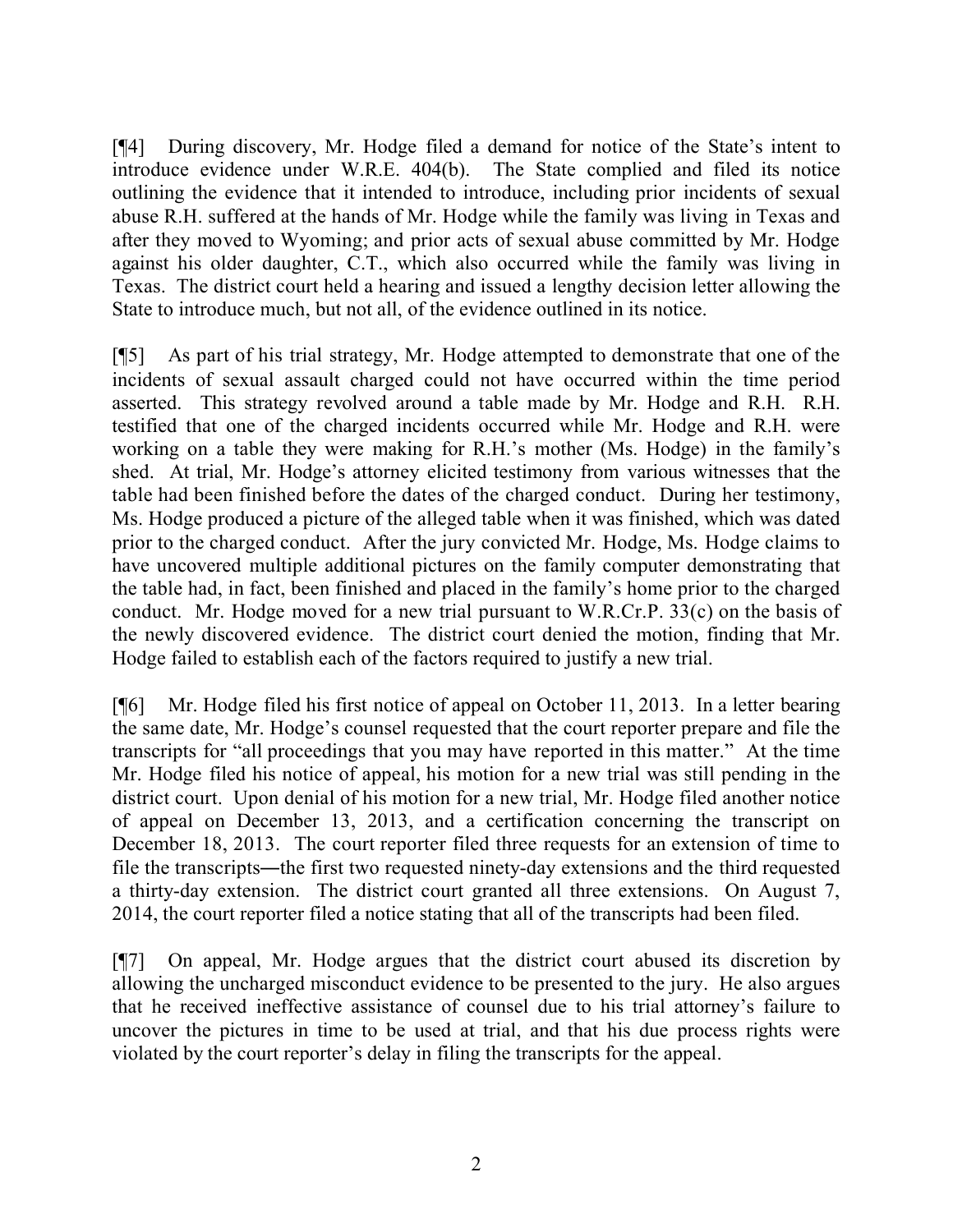#### *DISCUSSION*

### *I. Did the district court abuse its discretion in admitting uncharged misconduct evidence at trial?*

[¶8] We review challenges to the admission of evidence for an abuse of discretion when an objection has been lodged. *Cardenas v. State*, 2014 WY 92, ¶ 7, 330 P.3d 808, 810 (Wyo. 2014). "[W]here a defendant files a pretrial demand for notice of intent to introduce evidence under W.R.E. 404(b), the same shall be treated as the making of a timely objection to the introduction of the evidence." *Howard v. State*, 2002 WY 40, ¶ 23, 42 P.3d 483, 491 (Wyo. 2002). Mr. Hodge filed a demand prior to trial. We therefore review the district court's decision to admit the uncharged misconduct evidence for an abuse of discretion. A trial court's ruling on the admissibility of uncharged misconduct evidence is entitled to considerable deference, "'and, as long as there exists a legitimate basis for the trial court's ruling, that ruling will not be disturbed on appeal." *Cardenas*, 2014 WY 92, *¶* 7, 330 P.3d at 810 (quoting *Gonzalez-Ochoa v. State*, 2014 WY 14, ¶ 11, 317 P.3d 599, 603 (Wyo. 2014))*.* "A trial court abuses its discretion when it could not have reasonably concluded as it did." *Bromley v. State*, 2007 WY 20, ¶ 8, 150 P.3d 1202, 1206-07 (Wyo. 2007). "Even if a district court abused its discretion in admitting uncharged misconduct evidence, we must also determine whether the error was prejudicial." *Mersereau v. State*, 2012 WY 125, ¶ 17, 286 P.3d 97, 106 (Wyo. 2012). "'Error is prejudicial if there is a reasonably possibility that the verdict might have been more favorable to the defendant if the error had not been made.'" *Id.* (quoting *Vigil v. State*, 2010 WY 15, ¶ 11, 224 P.3d 31, 36 (Wyo. 2010)).

[¶9] W.R.E. 404(b) provides, in pertinent part:

Evidence of other crimes, wrongs, or acts is not admissible to prove the character of a person in order to show that he acted in conformity therewith. It may, however, be admissible for other purposes, such as proof of motive, opportunity, intent, preparation, plan, knowledge, identity, or absence of mistake or accident[.]

This Court has established a "mandatory procedure" for testing the admissibility of uncharged misconduct evidence pursuant to W.R.E. 404(b):

> 1) [T]he evidence is offered for a proper purpose; 2) the evidence is relevant; 3) the probative value of the evidence is not substantially outweighed by its potential for unfair prejudice; and 4) upon request, the trial court instructs the jury that the similar acts evidence is to be considered only for the proper purpose for which it was admitted.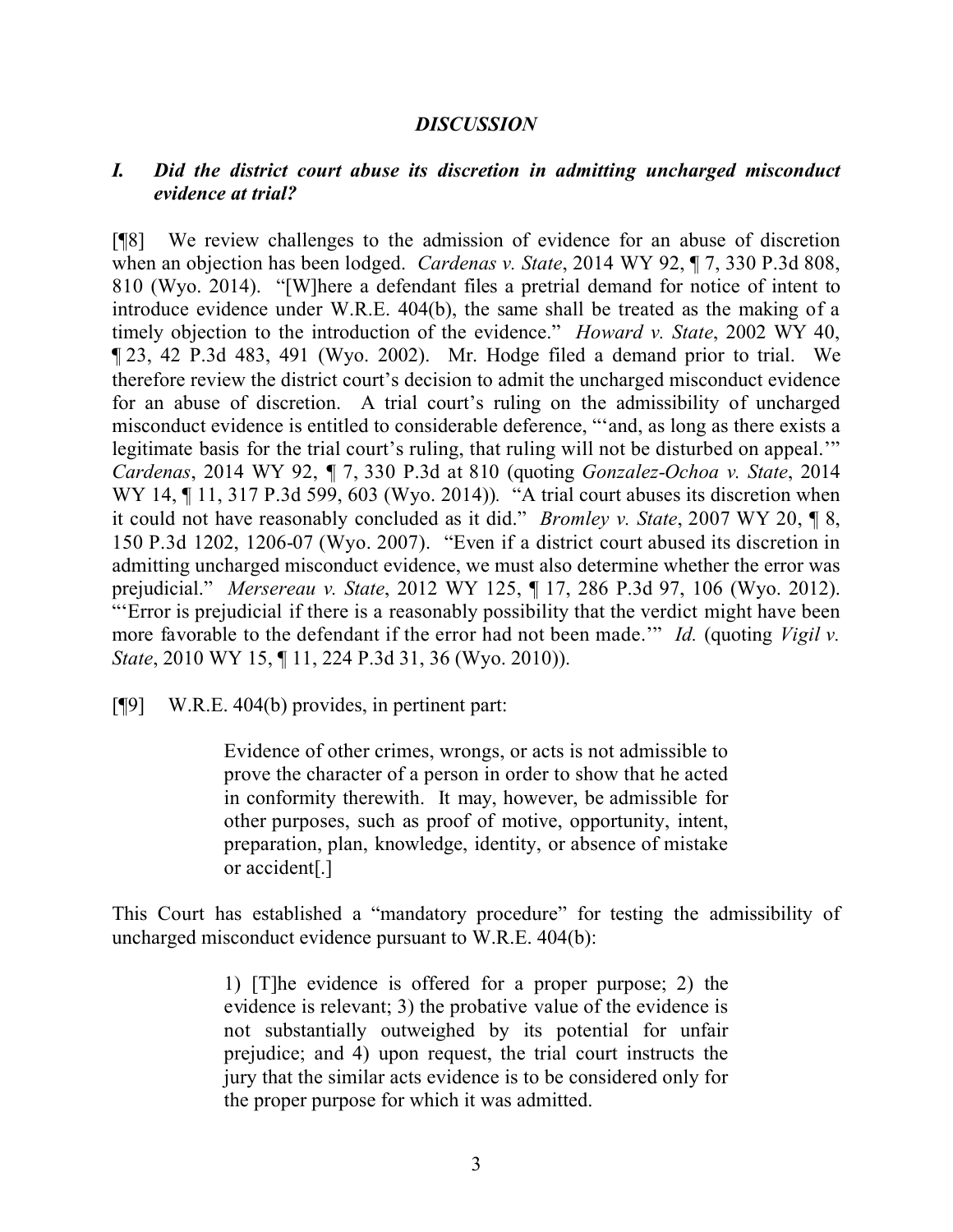*Vigil v. State*, 926 P.2d 351, 357 (Wyo. 1996), *as modified by Howard v. State*, 2002 WY 40, ¶¶ 22-23, 42 P.3d 483, 490-91 (Wyo. 2002). Mr. Hodge only argues on appeal that the district court abused its discretion when it determined that the probative value of the uncharged misconduct evidence was substantially outweighed by its potential for unfair prejudice. In *Gleason v. State*, 2002 WY 161, 57 P.3d 332 (Wyo. 2002), we further refined our *Vigil* test and required trial courts to consider specific factors when balancing probative value versus unfair prejudice.

> In determining the probative value of prior bad acts evidence, the trial court should consider the following factors:

> 1. How clear is it that the defendant committed the prior bad act?

> 2. Does the defendant dispute the issue on which the state is offering the prior bad acts evidence?

> > 3. Is other evidence available?

4. Is the evidence unnecessarily cumulative?

5. How much time has elapsed between the charged crime and the prior bad act?

. . . The trial court should weigh these additional factors against the probative value of the evidence:

1. The reprehensible nature of the prior bad act. The more reprehensible the act, the more likely the jury will be tempted to punish the defendant for the prior act.

2. The sympathetic character of the alleged victim of the prior bad act. Again, the jury will be tempted to punish the defendant for the prior act if the victim was especially vulnerable.

3. The similarity between the charged crime and the prior bad act. The more similar the acts, the greater is the likelihood that the jury will draw the improper inference that if the defendant did it once, he probably did it again.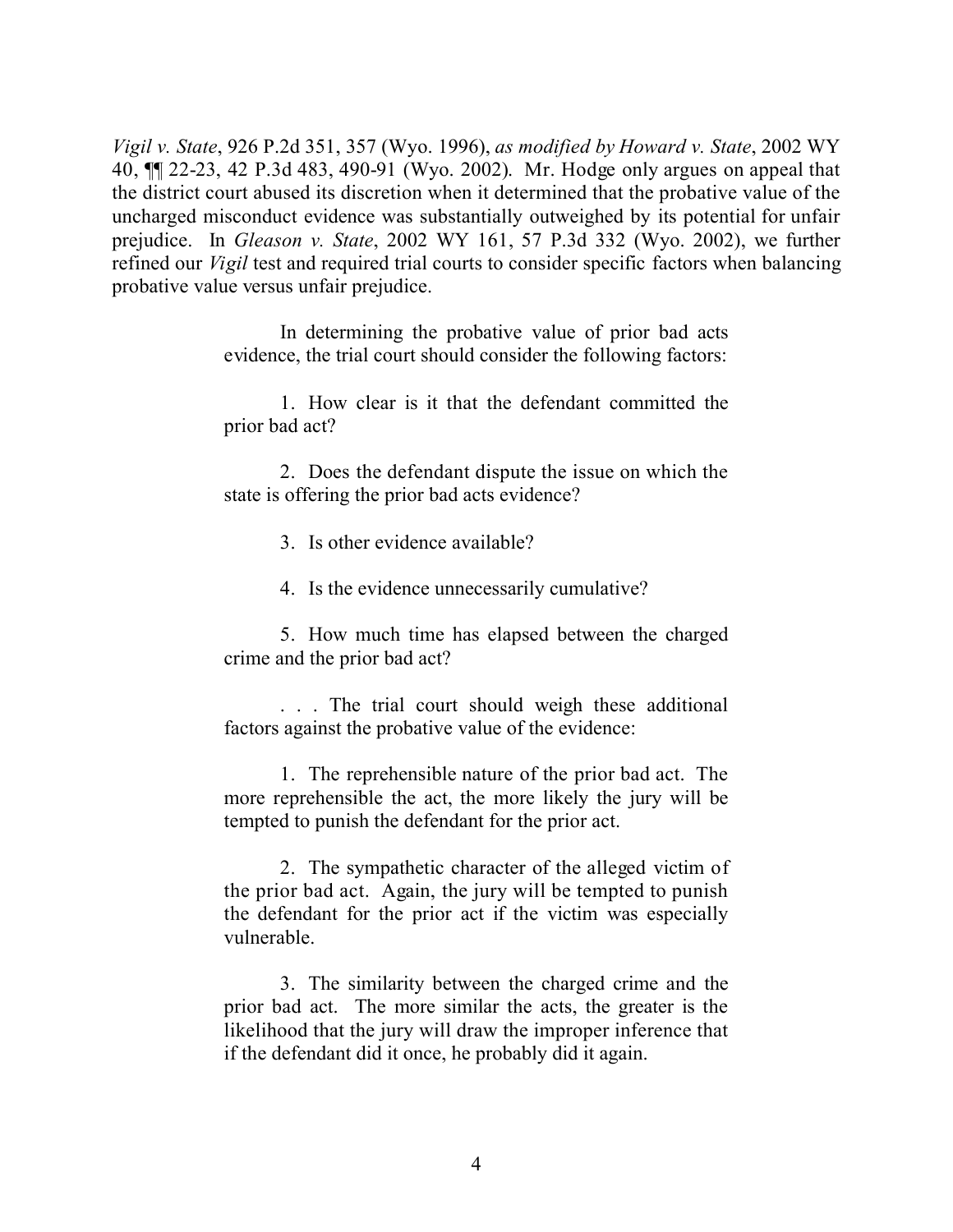4. The comparative enormity of the charged crime and the prior bad act. When the prior act is a more serious offense than the charged crime, the introduction of that act will tend to place the defendant in a different and unfavorable light.

5. The comparable relevance of the prior bad act to the proper and forbidden inferences. Evidence of the prior bad act may be much more probative of bad character than it is of any legitimate inference permitted by Rule 404(b).

6. Whether the prior act resulted in a conviction. The jury may be tempted to punish the defendant if they believe he escaped punishment for the prior bad act.

*Id.* at  $\llbracket$  27, 57 P.3d at 342-43. While trial courts are not required to make express findings on each factor, they must provide an adequate record for this Court to review. *Id.* at ¶ 28, 57 P.3d at 343.

[¶10] In this case, the district court did make express findings on each *Gleason* factor and determined that the probative value of the uncharged misconduct evidence was not substantially outweighed by its potential for unfair prejudice. The district court found that the prior bad acts were no more serious or reprehensible than the charged acts; that the victims' statuses as minors made them sympathetic, but because one of the victims of the uncharged acts, R.H., was the same person as the victim in the charged acts, the jury would not be tempted to punish Mr. Hodge for the uncharged misconduct;<sup>3</sup> and that the evidence was more probative of motive, intent, and course of conduct than it was of "bad character and illegitimate inferences." The district court did not abuse its discretion by concluding as it did. We affirmed the same court when it provided a similar analysis in *Huckfeldt v. State*, 2013 WY 29, ¶¶ 22-25, 297 P.3d 97, 103-04 (Wyo. 2013). The district court executed the required analysis, and while we may have come to a different conclusion concerning whether the probative value was substantially outweighed by the prejudicial effect, we cannot say that the district court's determination was unreasonable or an abuse of discretion.

# *II. Did Mr. Hodge's trial counsel provide ineffective assistance?*

[¶11] "'Claims of ineffective assistance of counsel involve mixed questions of law and fact[.]' *Osborne v. State*, 2012 WY 123, ¶ 17, 285 P.3d 248, 252 (Wyo. 2012). We

<sup>&</sup>lt;sup>3</sup> See Heywood v. State, 2009 WY 70, ¶ 12, 208 P.3d 71, 74 (Wyo. 2009) (finding that because the victim of the uncharged acts was the same person as the victim in the charged acts, she was no more sympathetic).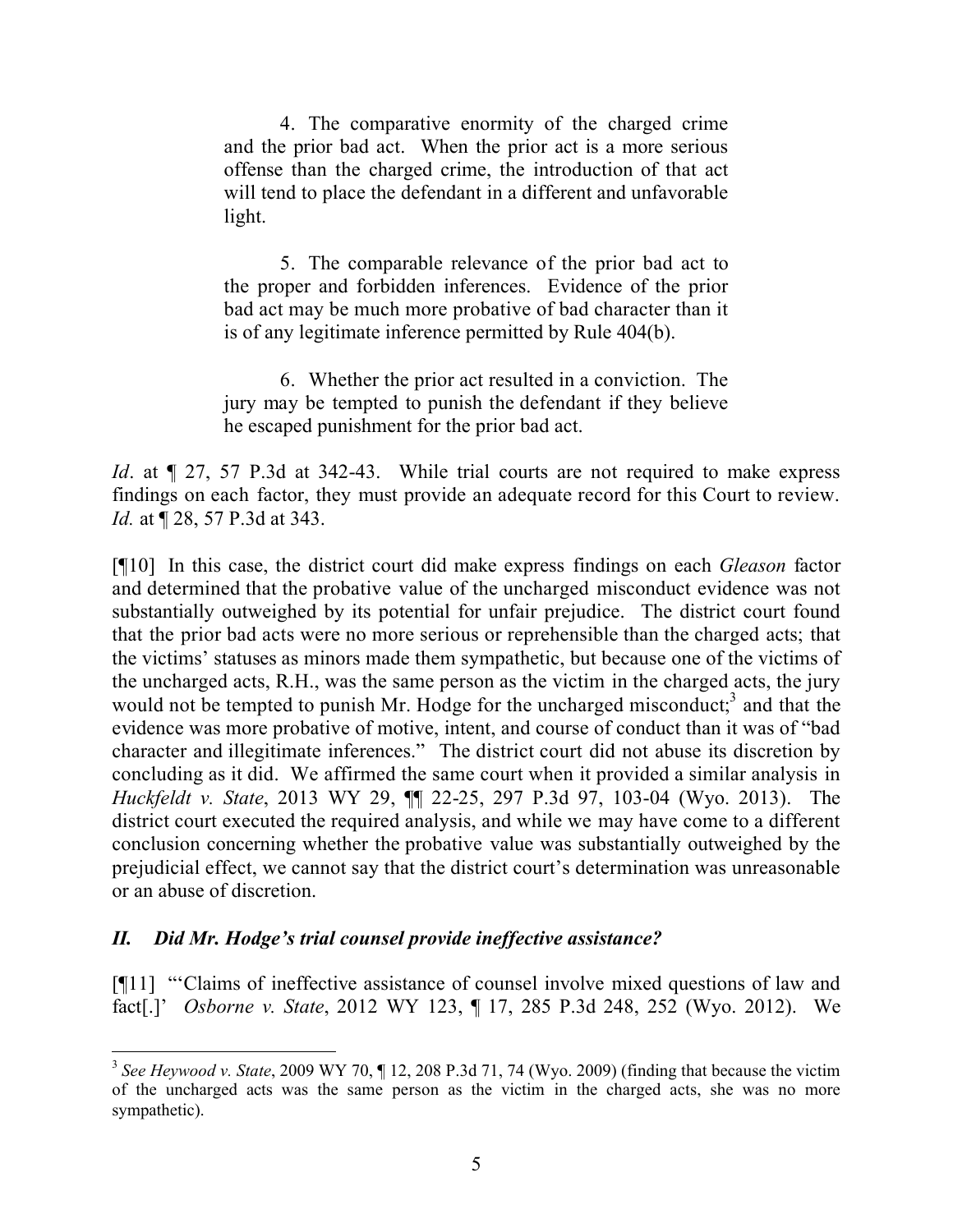review such claims *de novo*." *Ortega-Araiza v. State*, 2014 WY 99, ¶ 5, 331 P.3d 1189, 1193 (Wyo. 2014).

[¶12] To determine whether a defendant has received effective assistance of counsel, we employ a two-prong test. *Frias v. State*, 722 P.2d 135, 145 (Wyo. 1986). The burden is on the defendant to establish, first, that counsel's performance was deficient, and second, that the defendant was prejudiced as a result of the deficient performance. *Id.*; *Ortega-Araiza*, 2014 WY 99, ¶ 6, 331 P.3d at 1193.

[¶13] Mr. Hodge argues that he received ineffective assistance of counsel when his trial attorney failed to uncover photographs stored on Mr. and Ms. Hodge's home computer that may have assisted in his defense. In his affidavit requesting that this Court remand the case for further fact-finding pursuant to W.R.A.P. 21, Mr. Hodge stated:

> My attorney did not obtain the pictures['] metadata showing the dates the table was finished, which proved I could not have been in the shed with my daughter when she said I was. He did not have this evidence available until after trial when my wife brought it to him. The information could have easily [been] obtained by the investigator.

In *Frias*, we relied on the United States Supreme Court's decision in *Strickland v. Washington*, 466 U.S. 668, 104 S.Ct. 2052, 80 L.Ed.2d 674 (1984), to determine whether an attorney's investigation was adequate.

> **"\*** \* \* [S]trategic choices made after less than complete investigation are reasonable precisely to the extent that reasonable professional judgments support the limitations on investigation. In other words, *counsel has a duty to make reasonable investigations or to make a reasonable decision that makes particular investigations unnecessary.* \* \* \*

> The reasonableness of counsel's actions may be determined or substantially influenced by the defendant's own statements or actions. Counsel's actions are usually based, quite properly, on informed strategic choices made by the defendant and on information supplied by the defendant. \* \* \* [W]hat investigation decisions are reasonable depends critically on such information."

722 P.2d at 145 (quoting *Strickland*, 466 U.S. at 690-91, 104 S.Ct. at 2066).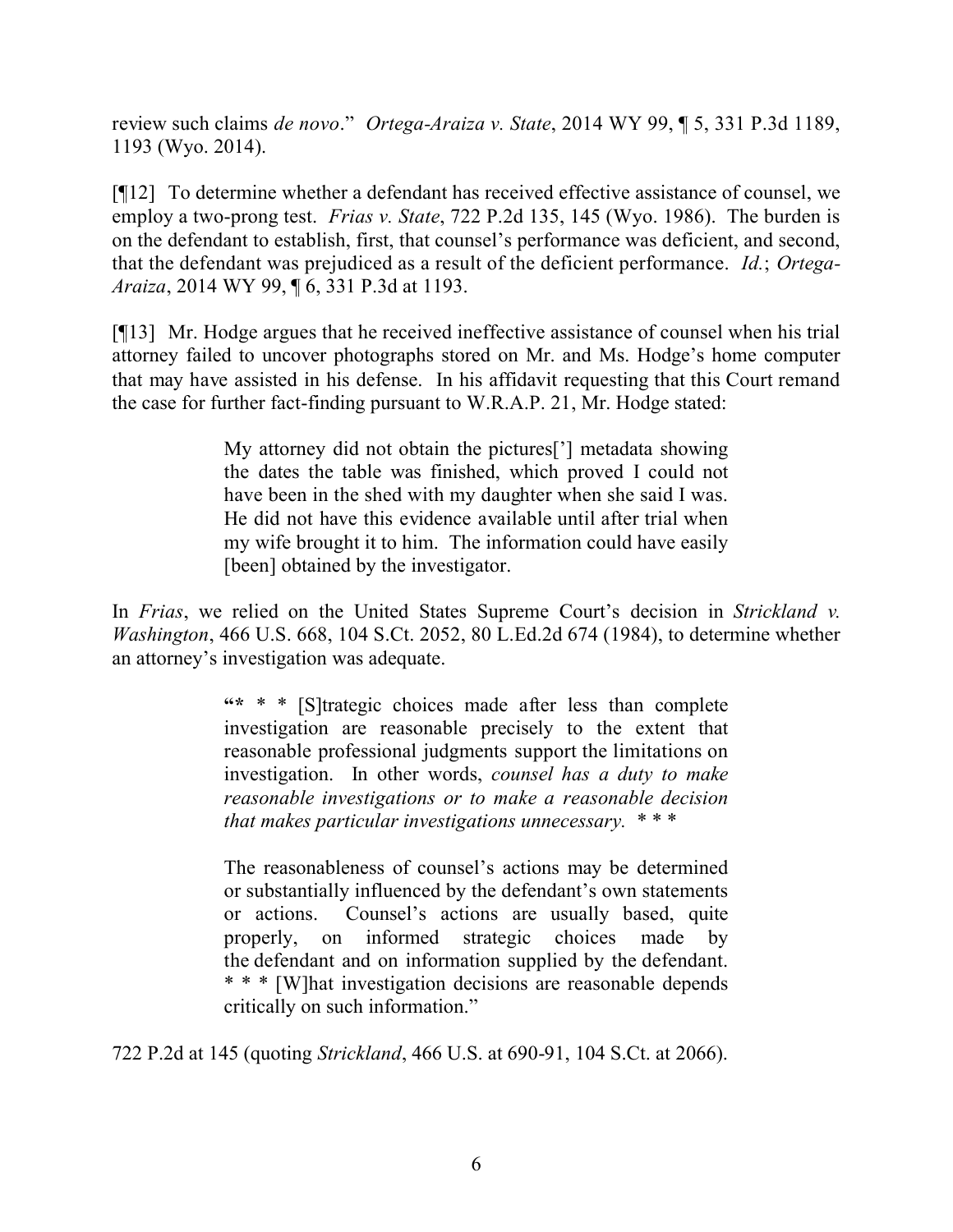[¶14] It is true that the photographs likely could have been easily uncovered by the investigator or trial counsel himself had either been aware they existed. However, there is nothing in the record to indicate that either trial counsel or the investigator knew that the Hodges had these pictures in their possession. In fact, at the hearing on Mr. Hodge's motion for a new trial, Ms. Hodge testified that she had only become aware of the photographs while looking through her computer after the verdict was delivered. Trial counsel's failure to explore the Hodges' home computer for pictures of the table was not unreasonable considering the record does not indicate he was informed that such photographs existed. Mr. Hodge was aware that the date range charged in one of the counts was at issue, and he had every opportunity to scour his computer for pictures of the table or, at the very least, inform his attorney that such pictures may exist. The record does not indicate that he did either of these things. "When a client has failed to apprise his counsel of information crucial to his defense, we decline to find counsel's failure to act upon such undisclosed information a basis for a new trial on the grounds of ineffective assistance of counsel." *United States v. Marcano-Garcia*, 622 F.2d 12, 18 (1st Cir. 1980).

[¶15] Even if we were to determine that Mr. Hodge's trial counsel acted deficiently, Mr. Hodge has failed to demonstrate that he was prejudiced by the allegedly deficient performance. *Frias*, 722 P.2d at 145. Mr. Hodge asserts only that he "was prejudiced, as he was precluded from introducing evidence crucial to his defense on one count." Mr. Hodge has not met his burden of demonstrating that the outcome of the trial would have been different had the evidence been introduced at trial. *Frias*, 722 P.2d at 146. A photograph of the finished table was introduced to the jury at trial, along with testimony from Ms. Hodge explaining the date the photograph was taken as well as its placement. If one picture was insufficient to convince the jury of Mr. Hodge's innocence, it is unlikely that many pictures of the same table would do so. We find that Mr. Hodge's trial attorney effectively defended him.

# *III. Were Mr. Hodge's due process rights violated as a result of the court reporter's untimely filing of the transcripts?*

[¶16] Mr. Hodge argues that the untimely filing of the transcripts inordinately delayed his appeal and deprived him of his due process rights.

> [C]ourts have recognized that an appeal that is inordinately delayed is as much a "meaningless ritual" as an appeal that is adjudicated without the benefit of effective counsel or a transcript of the trial court proceeding. Among the circumstances that can lead to a deprivation of due process are excessive delays in furnishing transcripts to be used on appeal.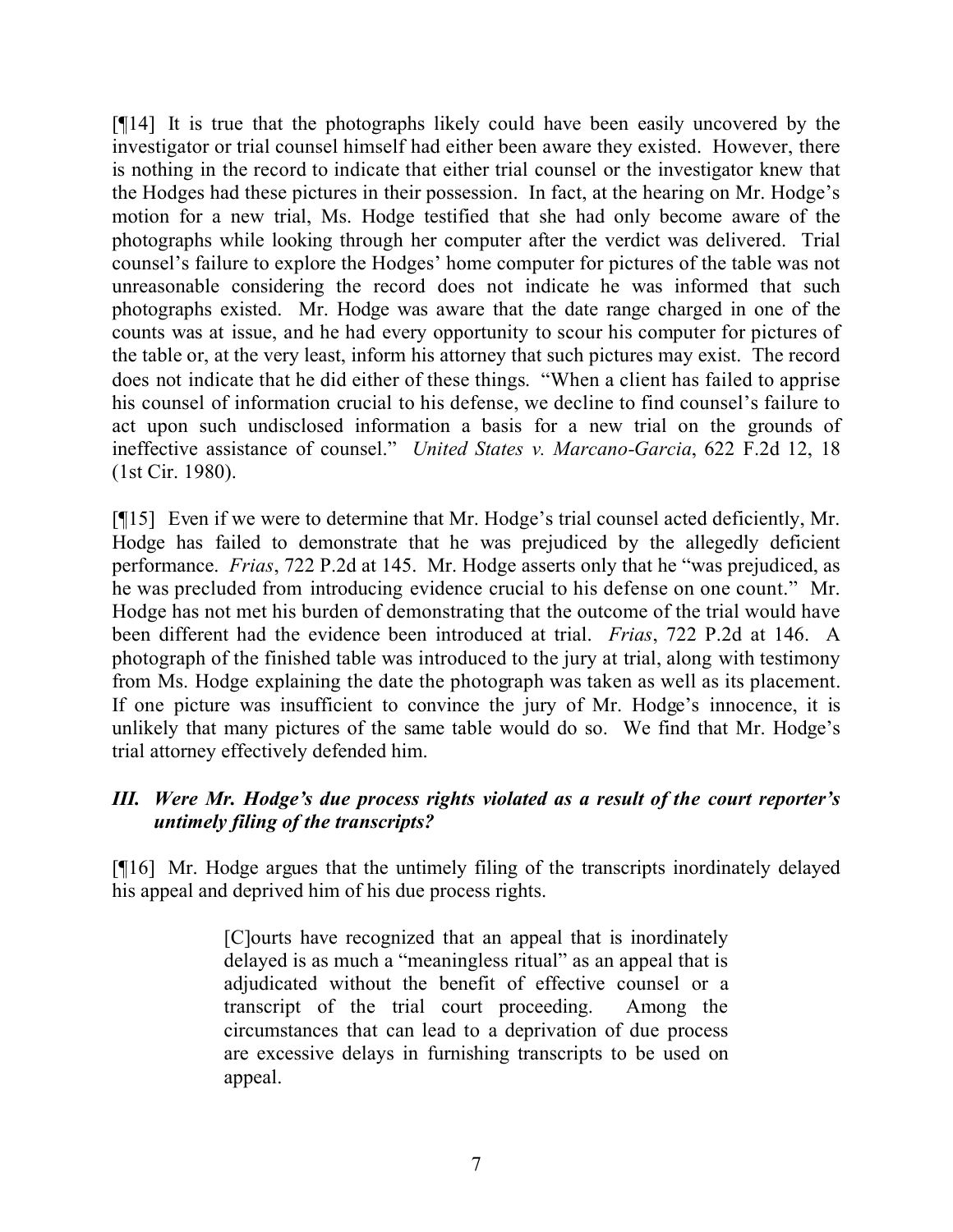*Daniel v. State*, 2003 WY 132, ¶ 44, 78 P.3d 205, 219 (Wyo. 2003) (citations omitted). To determine whether a delay rises to the level of a due process violation, we have adopted a modified version of the test set forth in *Barker v. Wingo*, 407 U.S. 514, 530, 92 S.Ct. 2182, 2192, 33 L.Ed.2d 101 (1972). *Daniel*, 2003 WY 132, ¶ 43, 78 P.3d at 218. The four-part test considers "the length of the delay, the reason for the delay, the defendant's diligence in pursuing the right to appeal, and the prejudice to the defendant." *Id.*

[¶17] "The first factor in the balancing test is the length of the appellate delay. 'Only passage of an *inordinate* amount of time triggers due process concern[s].' Therefore, if a petitioner cannot establish at least some degree of inordinate delay, the court need not inquire into the other factors." *Harris v. Champion*, 15 F.3d 1538, 1559-60 (10th Cir. 1994) (citations omitted). While we are not inclined to set forth an inflexible length of time that constitutes inordinate delay, it seems appropriate to judge appellate delay by the same presumptive standard we utilize in our speedy trial jurisprudence. *Id.* at 1560. We have held that some protracted delays are presumptively inordinate or unreasonable. *Boucher v. State*, 2011 WY 2, ¶ 11, 245 P.3d 342, 349 (Wyo. 2011) (2,971 days); *Strandlien v. State*, 2007 WY 66, ¶ 9, 156 P.3d 986, 990 (Wyo. 2007) (762 days); *Berry v. State*, 2004 WY 81, ¶ 34, 93 P.3d 222, 232 (Wyo. 2004) (720 days). Other delays, however, are not long enough to mandate the presumption, but may still require further analysis. *Potter v. State*, 2007 WY 83, ¶ 35, 158 P.3d 656, 665 (Wyo. 2007) (delay of 362 days warrants examination of other *Barker* factors); *Whitney v. State*, 2004 WY 118, ¶ 40, 99 P.3d 457, 471 (Wyo. 2004) (delay of 374 days sufficient to trigger further analysis); *Osborne v. State*, 806 P.2d 272, 277 (Wyo. 1991) (delay of 244 days was significant enough to trigger further analysis). In this case, we find that the delay was not significant enough to trigger due process concerns, and we therefore refrain from engaging in an analysis of the remaining *Barker* factors.

[¶18] Mr. Hodge filed his first notice of appeal on October 11, 2013, along with a certification concerning the transcript. However, just prior to filing his notice of appeal, Mr. Hodge filed a motion for a new trial pursuant to W.R.Cr.P. 33(c). The version of W.R.A.P. 2.04<sup>4</sup> in effect at the time provided: "A notice of appeal filed prematurely shall be treated as though filed on the same day as entry of the appealable order[.]" *See also*  W.R.A.P. 2.03. At the time he filed his first notice of appeal, Mr. Hodge's motion for a new trial was still pending in district court. Thus, his notice of appeal was premature. *Downs v. State*, 581 P.2d 610, 612 (Wyo. 1978). We must therefore consider the date of the district court's order denying Mr. Hodge's motion for a new trial, December 11,  $2013$ <sup>5</sup> Pursuant to W.R.A.P. 2.06, the court reporter was required to file the transcript within sixty days of the date Mr. Hodge's notice of appeal became effective. The

 <sup>4</sup> W.R.A.P. 2.04 has been amended effective July 1, 2015.

<sup>&</sup>lt;sup>5</sup> Mr. Hodge filed his second notice of appeal and certification of transcript on December 13, 2013 and December 18, 2013, respectively.